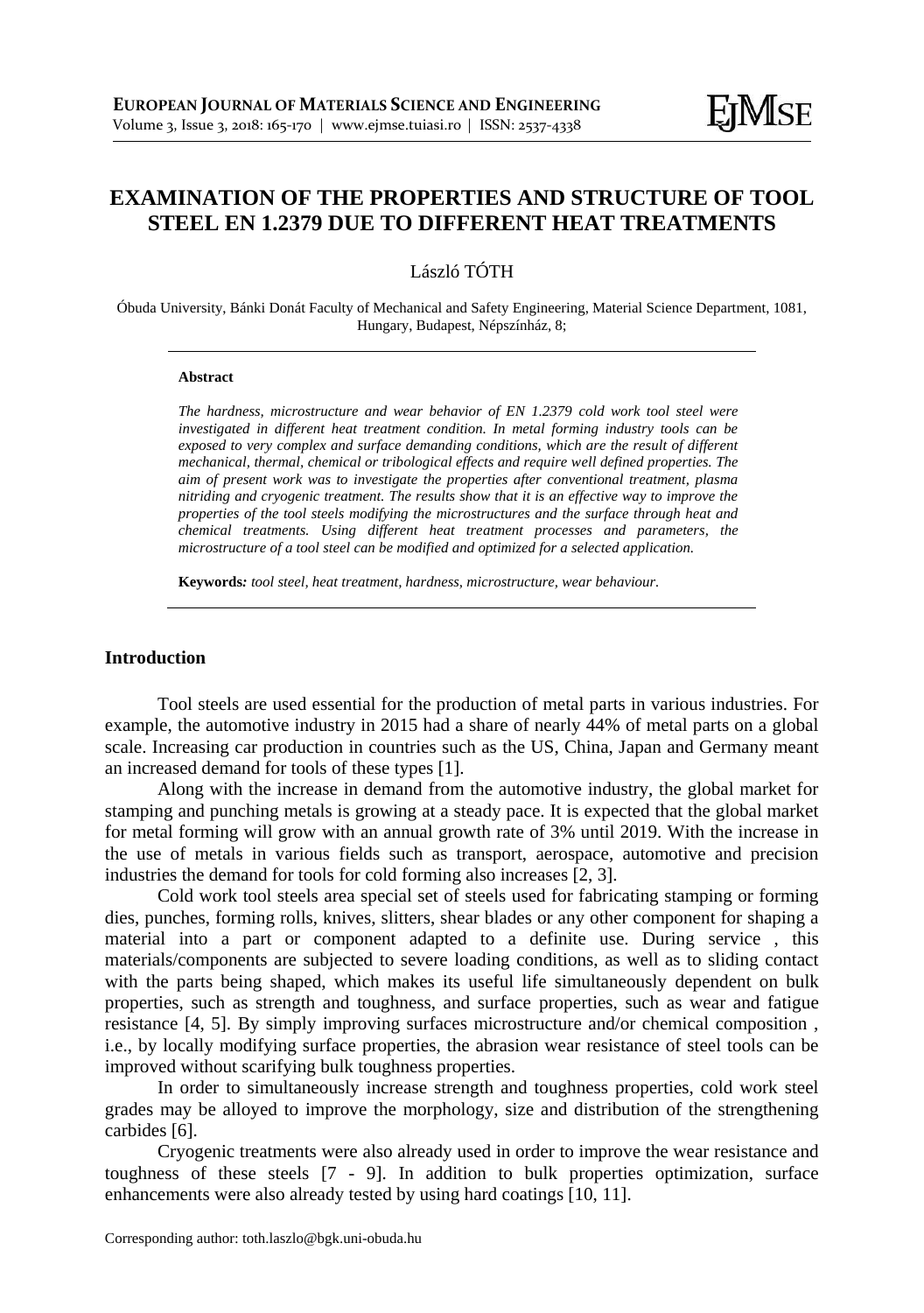Presence of high carbon and high alloying elements in tool steels lower their characteristic temperatures of martensite start and martensite finish [12]. Therefore conventional hardening treatment of these steels fails to convert considerable amount of austenite into martensite often leading to unacceptable level of retained austenite in the as quenched structure of these steels. The retained austenite is soft and thus adversely affects the desirable properties such as hardness and wear resistance [13]. Moreover, the retained austenite is unstable and transforms into martensite at the service conditions of tool steels. The freshly formed martensite being untampered is very brittle and hence undesirable. Furthermore, transformation of austenite to martensite is associated with approximately 4% volume expansion [14], which leads to dimensional changes and distortion of the components (Fig. 1), even failure in extreme cases [15].



**Fig. 1.** Volume changes due to structural transformation

Therefore one of the major challenges in the heat treatment of tool steels is to minimize the amount of retained austenite or eliminate it.

In conventional heat treatment, the amount of retained austenite can be reduced by subjecting the hardened steel specimens to multiple tempering cycles at relatively higher temperature (Fig. 2).



**Fig. 2.** Evolution on the phase content along the different step of the heat treatment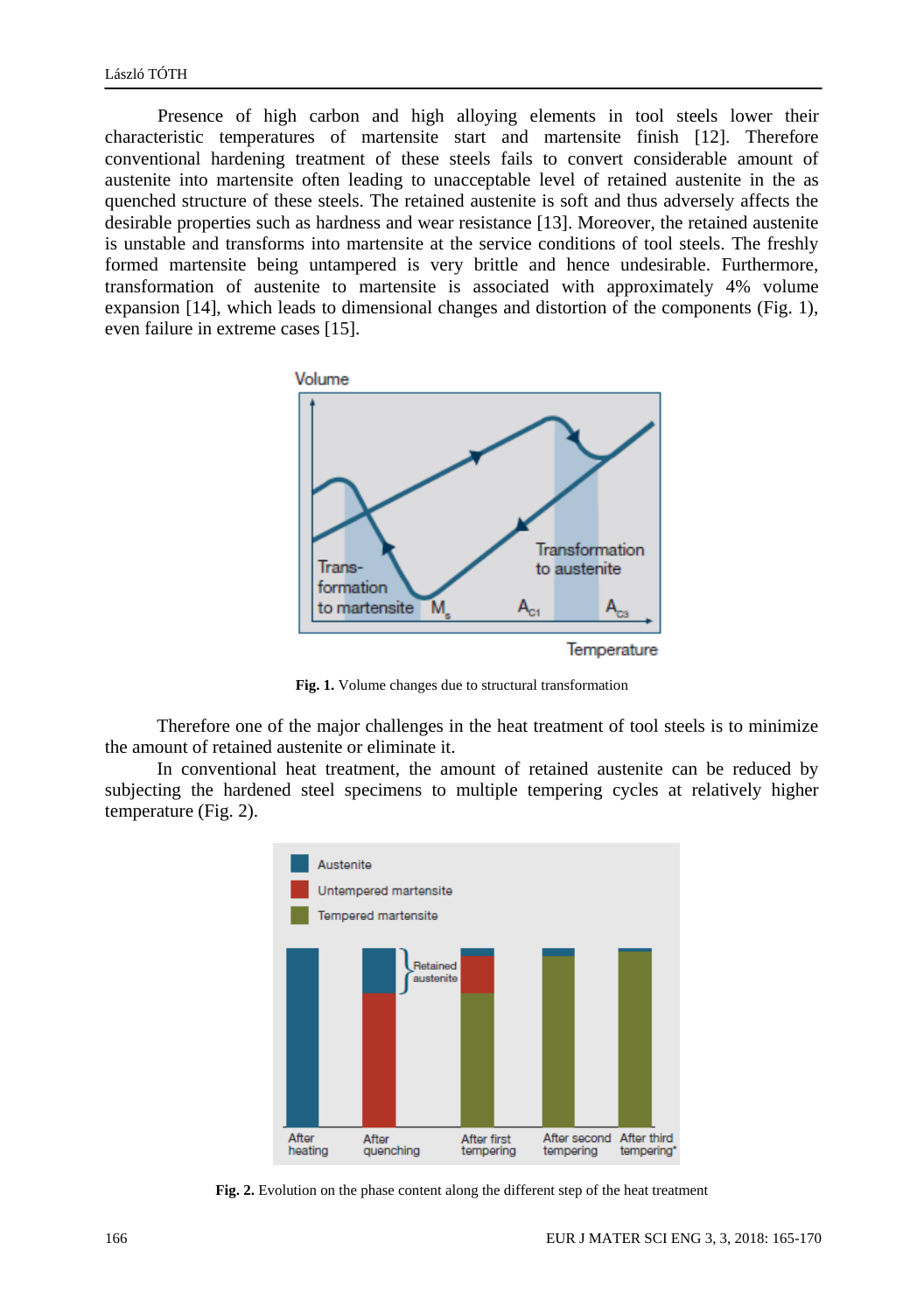Alternatively, retained austenite content in tool steel can be reduced substantially by cryogenic treatment [16]. Multiple tempering treatments, cryogenic treatment improves the strength and hardness properties of tool steels.

This study presents the influence of different treatments on the variations of microstructure and hardness and the results regarding wear behaviour and its correlation with the pertinent microstructure and hardness.

#### **Experiments**

# *Materials and treatments*

The chemical compositions of the specimens are indicated in Table 1. Each specimens were cut and machined from rolled and soft annealed bars, surface polished to  $Ra \approx 0.1 \,\mu m$ , and subsequently heat treated in a horizontal vacuum furnace with uniform high pressure gas quenching using N2 at a pressure of 5 bar.

**Table 1.** Chemical composition of the EN 1.2379 cold work tool steel (mass %)

| ◡    | Si   | Mn   |      |      | ີ     | Mo   |      |
|------|------|------|------|------|-------|------|------|
| 1,57 | 0,28 | 0,39 | 0,02 | 0,01 | 11,38 | 0,82 | 1,18 |

Austenizing temperatures and soaking times, cryogenic temperatures and immersion times, tempering temperatures and times, and plasma nitriding temperatures and times are given in Table 2.

| Table 2. Vacuum heat treatment, cryogenic treatment tempering treatment and plasma nitriding parameters |  |  |  |  |
|---------------------------------------------------------------------------------------------------------|--|--|--|--|
|---------------------------------------------------------------------------------------------------------|--|--|--|--|

| Spec.          | Austenizing |           | Cryogenic treatment |                              | Tempering $[^{\circ}C/h]$ | Plasma nitriding $\lceil \degree C/h \rceil$ |  |
|----------------|-------------|-----------|---------------------|------------------------------|---------------------------|----------------------------------------------|--|
|                | Temp.[°C]   | Time[min] | Temp. $[^{\circ}C]$ | Time[h]                      |                           |                                              |  |
| A <sub>1</sub> | 1030        | 50        |                     | ۰                            | 200/2                     | -                                            |  |
| A2             | 1070        | 50        |                     | ۰                            | 540/2                     |                                              |  |
| A <sub>3</sub> | 1070        | 50        |                     | $\overline{\phantom{a}}$     | 520/540/2                 | $\overline{\phantom{a}}$                     |  |
| A <sub>4</sub> | 1070        | 50        |                     | $\overline{\phantom{0}}$     | 520/540/520/2             |                                              |  |
| B <sub>1</sub> | 1070        | 50        |                     | $\qquad \qquad \blacksquare$ | 540/2                     | 520/24                                       |  |
| B <sub>2</sub> | 1070        | 50        |                     | $\qquad \qquad \blacksquare$ | 520/540/2                 | 520/24                                       |  |
| B <sub>3</sub> | 1070        | 50        |                     | $\overline{\phantom{0}}$     | 520/540/520/2             | 520/24                                       |  |
| C <sub>1</sub> | 1070        | 50        | $-80$               | $\overline{2}$               | 520/2                     |                                              |  |
| C <sub>2</sub> | 1070        | 50        | -80                 | $\overline{c}$               | 520/480/480/2             |                                              |  |

The samples were preheated at the rate of 30  $^{\circ}$ C/min up to 650  $^{\circ}$ C and kept at this temperature for 15 minutes, than were preheated with the same heating rate up to 900 °C and kept it for 15 minutes. Then for austenitizing, these samples were heated at the rate of 15 minutes and kept at austenitizing temperature for 50 minutes. After it the sample were quenched in inert gas to 80 °C, respectively (Table 2). After that, seven of the samples (A1, A2, A3, A4, B1, B2, B3) were immediately placed in the furnace under tempering treatment, one of them (A1) at 200 °C, four of them (A3, A4, B2, B3) at 520°C, and two of them (A2, B1) to 540 °C. Each sample was kept at the tempering temperature for 2 hours. The last two samples  $(C1, C2)$ were placed under cryogenic treatment at -80°C for two hours and after it were tempered (Table 2). Some of the samples were two (A3, B2) or three (A4, B3, C2) times tempered. Three of the samples after tempering were plasma nitrided (B1, B2, B3). For plasma nitriding the samples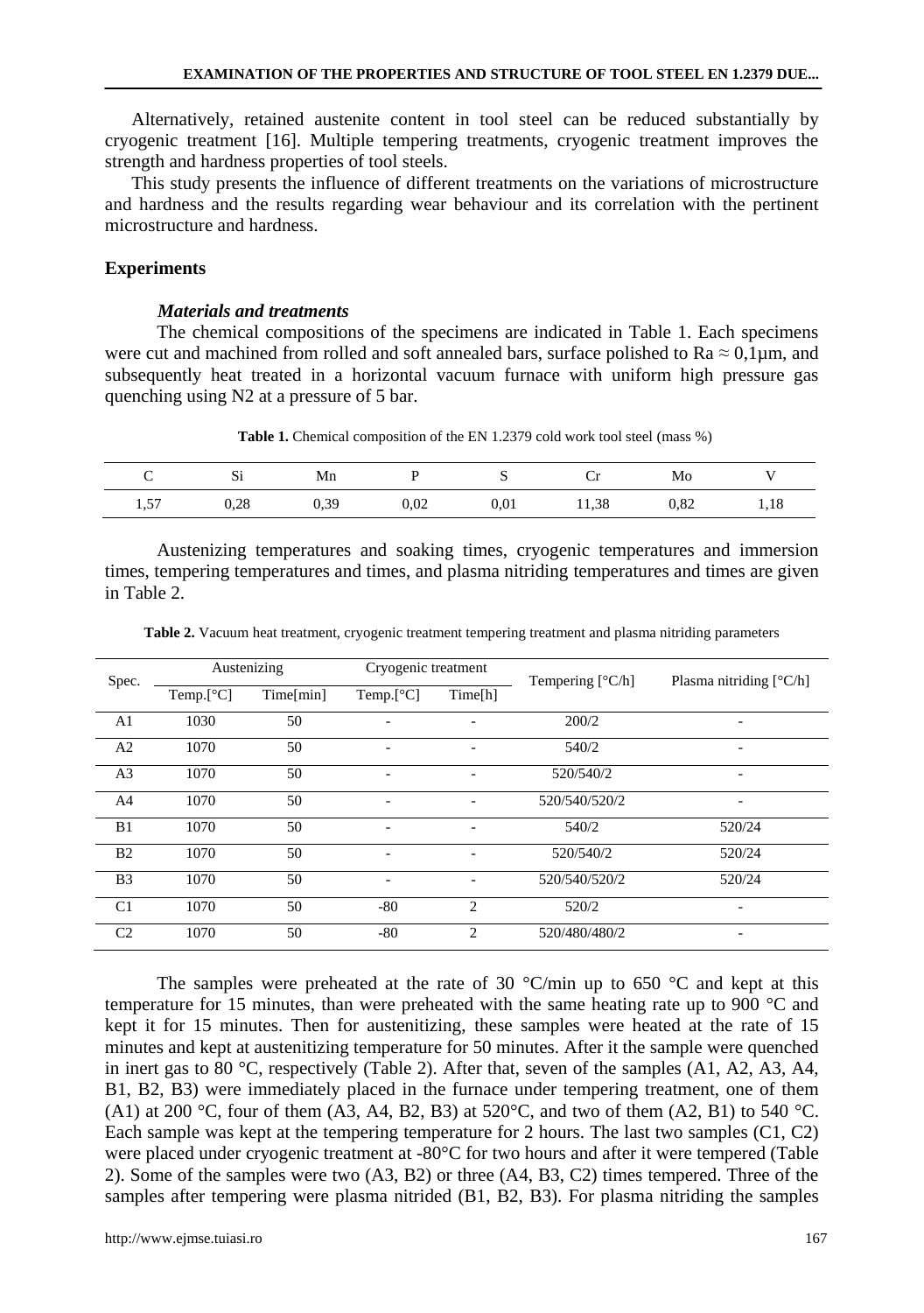were preheated to 480 °C two hours in gas mixture (hydrogen 40 l/h, argon 5 l/h, nitrogen 1 l/h) and after nitriding was cooled to 180 °C 120 l/h hydrogen and 40 l/h nitrogen. Four samples (A1, A2, A3, A4) were conventionally treated. The A3 sample was two times tempered to transfer the untempered martensite into tempered martensite, and sample A4 was three times tempered to reduce the retained austenite (Fig. 2). In the samples treated cryogenically  $(C1, C2)$ all retained austenite were transformed into martensite.

# **Hardness measurement**

Rockwell-C hardness (HRc) of differently treated samples was measured using a Rockwell hardness tester. The hardness of the matrix was measured with Vickers hardness HV1 using Buhler 1105 hardness machine. On each sample was determined the average hardness value after measuring at five different points across the surface.

# **Wear experiment**

To perform the wear resistance of de investigated samples ball-on-disc test device was used. The ball of 20 mm diameter was made of  $A1_2O_3$  materials. The samples roughness was Ra  $\approx 0.4$  µm. All samples were cleaned with ethanol and dried with compressed air before testing. The tests were performed at room temperature (21  $\pm$  1 °C) and relative humidity of 52%. After the wear test the worn surfaces were investigated by optical microscope and analyzed with software (Perthometer Concept Version 6.32-3).

# **Results and discussion**

# **Microstructure**

The microstructures of the conventional treated samples are shown in Fig. 3.



**Fig. 3.** Microstructures of samples conventional heat treated etched with Nital 2 %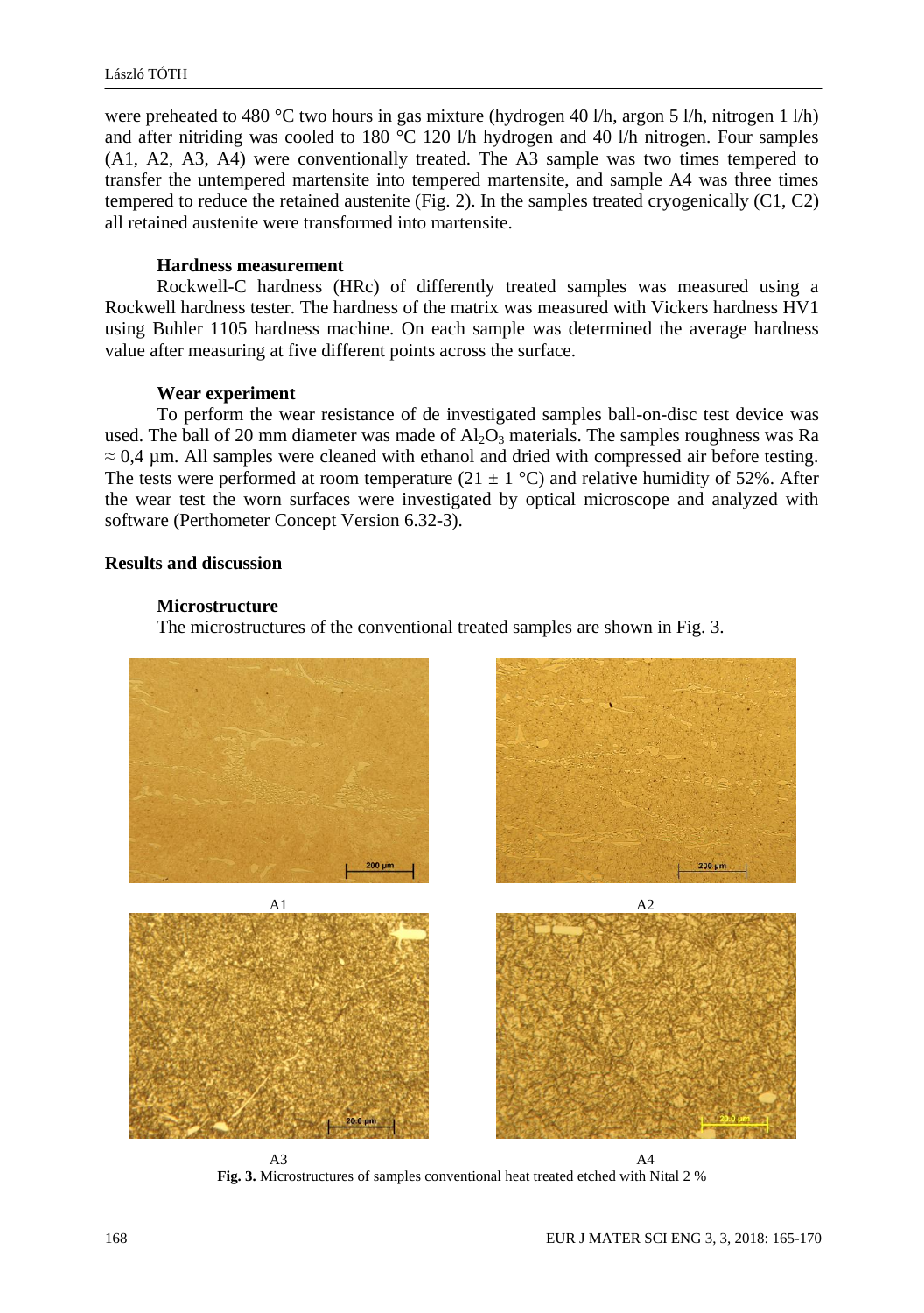The micrographs of samples A1 and A2 exhibit non-uniform distribution of primary carbides and undissolved carbide particles. Picture of samples A3 tempered two times present fine secondary carbides and retained austenite in tempered martensitic matrix. Picture of samples A4 (tempered three times) show the retained austenite transformed to martensite.

To perform the wear resistance of de investigated samples ball-on-disc test device was used.



**Fig. 4.** Microstructures of samples cryogenically treated, etched with Nital 2%

Micrographs on figure 4 represent samples treated cryogenically and tempered one (C1) and three (C2) times. The result is fine microstructure without retained austenite and increased hardness (Table 3).

| $\sim$ $\sim$ $\sim$ $\sim$ $\sim$ $\sim$<br>$m$ me $n$ |     | $\overline{ }$           |          |         | D.<br>D | $\mathbf{a}$<br>╜ |                   | r.                            |
|---------------------------------------------------------|-----|--------------------------|----------|---------|---------|-------------------|-------------------|-------------------------------|
| H V                                                     |     | $\overline{\phantom{a}}$ | .<br>ے ہ | $\sim$  | o۵      |                   | -<br>$\mathbf{u}$ | ∽<br>$\overline{\phantom{a}}$ |
|                                                         | 570 | ىدى                      | υo.      | ៶⊶<br>◡ |         | 1044              | . .<br>᠇          | ں ر                           |

The results of hardness measuring are represented on Table 3. Plasma nitriding increased hardening with more than 40%.

#### **Wear resistance**

Wear test results for the investigated samples are shown in Table 4.

**Table 4.** Variations of the wear coefficient of the different heat treated samples

| Specimen           | .                    | .           | سدد           | 2 X T         | D 1           | ר P<br>∠ע     |                      | ັ             |
|--------------------|----------------------|-------------|---------------|---------------|---------------|---------------|----------------------|---------------|
| T<br>17<br>[m3/Nm] | $8.3*10^{-6}$<br>0.J | $6*10^{-6}$ | $4.6*10^{-6}$ | $9.8*10^{-6}$ | $1.8*10^{-5}$ | $2.6*10^{-5}$ | $.5*10^{-5}$<br>ر. د | $1.2*10^{-5}$ |

The results of the wear resistance test show the correlation between the wear behavior and the hardness of the investigated samples.

# **Conclusions**

It was observed that the cryogenic treatment and plasma nitrided surface treatment resulted in the increase of hardness and wear behaviour in comparison with conventional heat treatment of the EN 1.2379 cold work tool steel.

# **Acknowledgement**